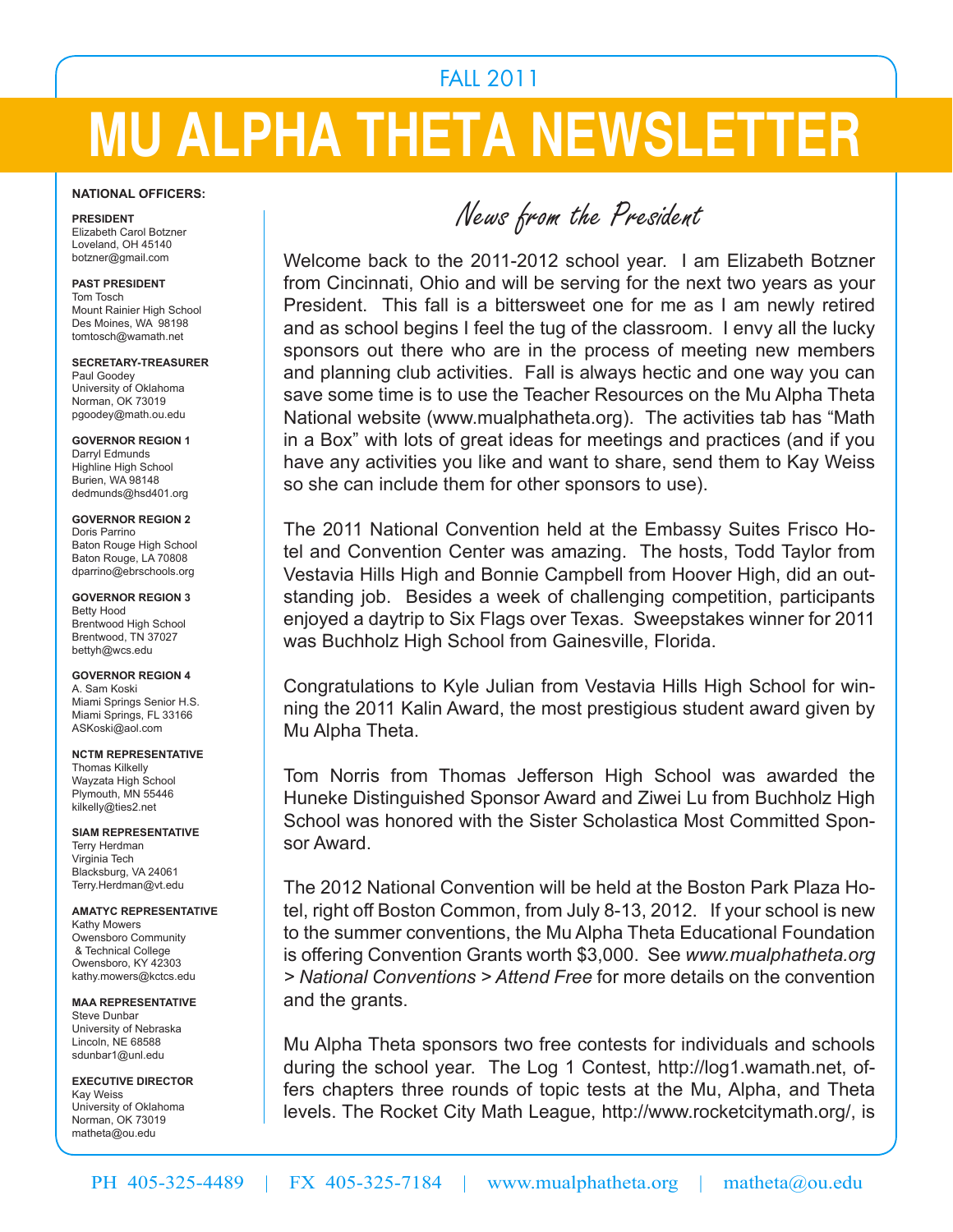open to everyone and has a team contest as well as three rounds for individuals. These contests are all done right at your school.

Mu Alpha Theta uses multiple methods to communicate with its 1800+ chapters and 89,000+ student members. This newsletter is one such method and contains not only news, but contact information and articles from other sponsors and student officers. (You can also see old newsletters archived at: http://www.mualphatheta.org/Archives/NewsletterArchive.aspx.) Remember to make sure you and your members read through each newsletter for offers and check our homepage often for updates. Also, make sure the National Office has your current email. It is important for sponsors and students to keep informed of what is going on with their Honor Society.

Online, you can find information about applying for our new Chapter Grants, (see details elsewhere in the newsletter). Students can apply for Summer/Research Grants, Scholarships, and Awards.

The next meeting of the Governing Council is in January 2012. If you have items that you think should be discussed, please don't hesitate to contact your regional governor, myself or Kay Weiss.

Have a great year,

Elizabeth Carel Betzner

Mu Alpha Theta President

Thank you to those who have served Mu Alpha Theta:

#### *Retired Sponsors:*

- Hamilton Southeastern HS, Fishers, IN: Susan Wong, 14 yrs
- Huntington HS, Huntington, WV: Jim McGinnis, 38 yrs
- St. Dominic HS, Oyster Bay, NY: Frank Mammano
- Hampton HS, Hampton, VA: Ruth Hopson, 42 yrs
- Bartlett HS, Anchorage, AK: Sandra DeTerra
- Lowell Catholic HS, Lowell, MA: Thomas Doherty, 5 yrs
- Homewood-Flossmoor HS, Flossmoor, IL: David Brewczynski
- Gibbs HS, St. Petersburg, FL: Carol Grayson
- Winfield HS, Winfield, WV: Audrey Boley, 16 yrs
- Collins Hill HS, Suwanee, GA: Carol Cloud, 11 yrs
- Spaulding HS, Rochester, NH: Barry Smith, 30 yrs
- Parkway West Senior HS, Ballwin, MO: Mary Lee Vivian
- Port Chester HS, Port Chester, NY: Marian Fritzsche
- Jamestown HS, Williamsburg, VA: Linda Hite, 13 yrs
- Felix Varela Sr HS, Miami, FL: Libia Fonseca
- Salem HS, Salem, MO: Darlene Crocker
- Memorial HS, San Antonio, TX: Juan Silva, 15 yrs
- East Anchorage HS, Anchorage, AK: Carol Combs, 10 yrs
- Travis HS, Austin, TX: David Moll
- Lyman HS, Longwood, FL: Candice Dorsey
- Lyman HS, Longwood, FL: Susan Brown
- Norman HS, Norman, OK: Laniel Gibson, 30 yrs
- St. Louis Catholic HS, Lake Charles, LA: Charles Zebley
- Jack Britt HS, Fayetteville, NC: Mary Groening, 5 yrs

### Sign up for the



The 42nd Annual Mu Alpha Theta National Convention will be held

### **July 8 - 13, 2012**

in Boston, MA at the Historic Boston Park Plaza Hotel, right off Boston Common.

*Before April 1, 2012*: **\$585 Early Registration**

*After April 1, 2012*: **\$625 Regular Registration**

All registration must be postmarked by **May 15th**. Go to *www. mualphatheta.org > National Convention* for more information!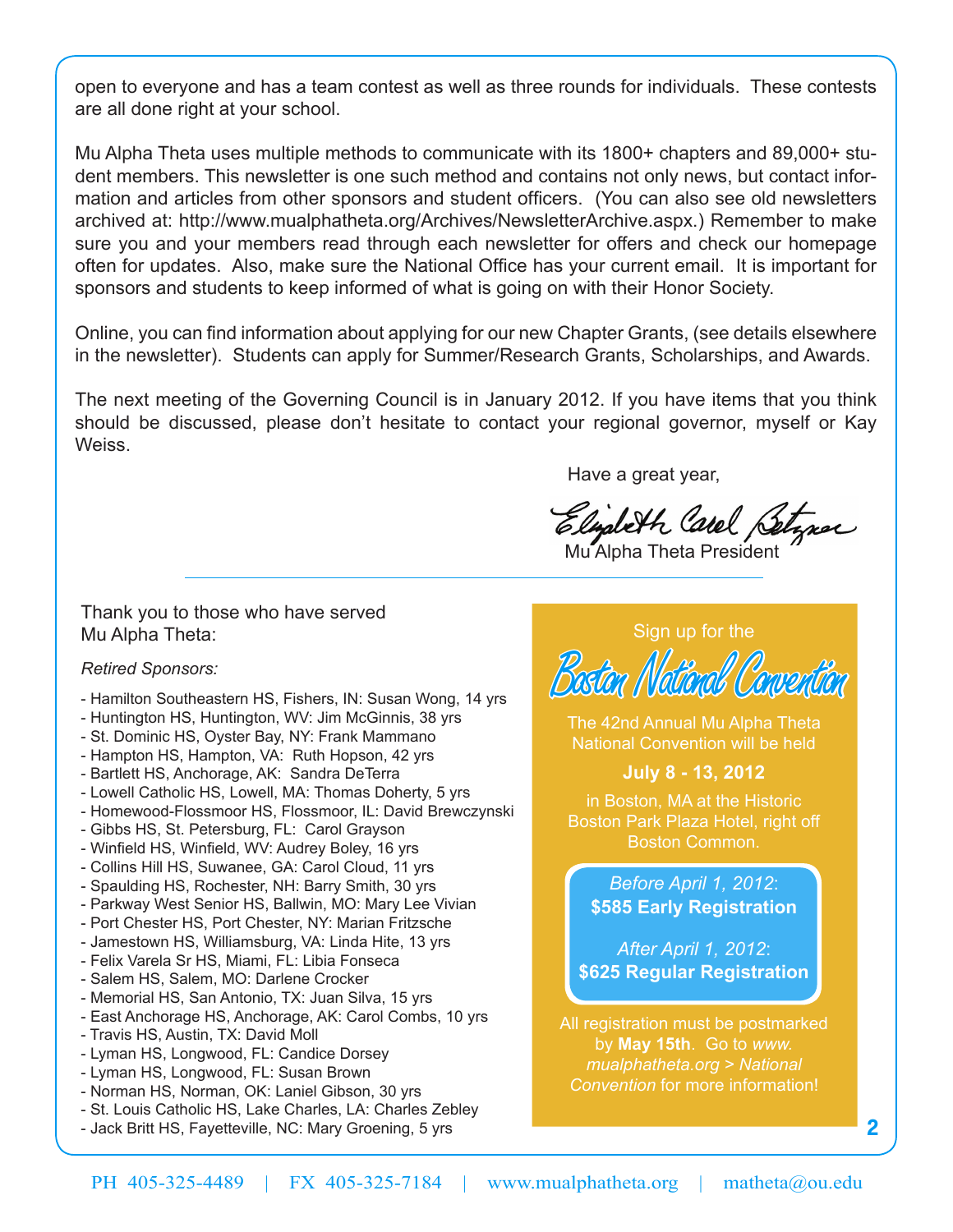

Add the *new* Mu Alpha Theta and Chi Alpha Mu pages to your favorites on Facebook. See you online!

# National Office News

Another new school year has begun. What an exciting time for students and teachers alike. Mu Alpha Theta moves forward after another record breaking year. We finished the 2010-2011 school year with over 89,000 student members in over 1830 chapters, including schools in Belgium, China, Colombia, Great Britain, Japan, Malaysia, Poland, Puerto Rico, the Georgian Republic, Singapore, and South Korea. We provided more than \$140,000 in scholarships, grants, awards and prizes for our members, chapters and sponsors. Additionally, Mu Alpha Theta presented a Mathematics award to innovative Science Fair projects at fairs around the world, including \$3000 in awards to three top projects at the International Science and Engineering Fair in Los Angeles last May. We financially support both the AMC and USAMO contests, including providing book awards to the top scoring AMC 12 winners and the finalists of the USAMO competition. We also provide free copies of Maple Software to the top individual scorers in the ARML competitions.

Please alert your students to all our financial support opportunities, free math competitions, free TI Calculator and CAS software, and scholarship opportunities. There is so much more to Mu Alpha Theta membership than just a certificate and your name in the National Database as a member of our Mathematics Honor Society. This fall, we are offering Chapter Grants of up to \$1000 to help support your activities or math projects. See the criteria listed elsewhere in the newsletter.

As in the past, The National Office is typically staffed from 10:00 AM – 6:00 PM central time, Monday through Friday. The office will be closed on most major National holidays, including during Thanksgiving from Nov. 23 -25, and during the winter break from Dec 22 - Jan 4. We do not take a spring break, since this is usually our busiest time of the year. If you have orders needed before January 4, please make sure to get them to the office before December 22, so we can mail them before we close for the holidays.

Please note that we do not charge separate mailing or handling fees for your orders. However, we did institute an additional \$15 postage charge, should a school order four or more small orders in the same semester, to cover the additional costs we incur.

If you need an order expedited, we offer a set fee of \$15 for 2 Day FedEx delivery or \$25 for Overnight FedEx delivery. Expedited orders must be completed by 5 pm Central time to allow for pick up.

If you are joining us in Boston next July, please note the earlier dates for the convention and think about celebrating July 4th in Boston.

Need anything? Have some ideas to share? Just let us know and have a great school year!

 *Kay Weiss* Executive Director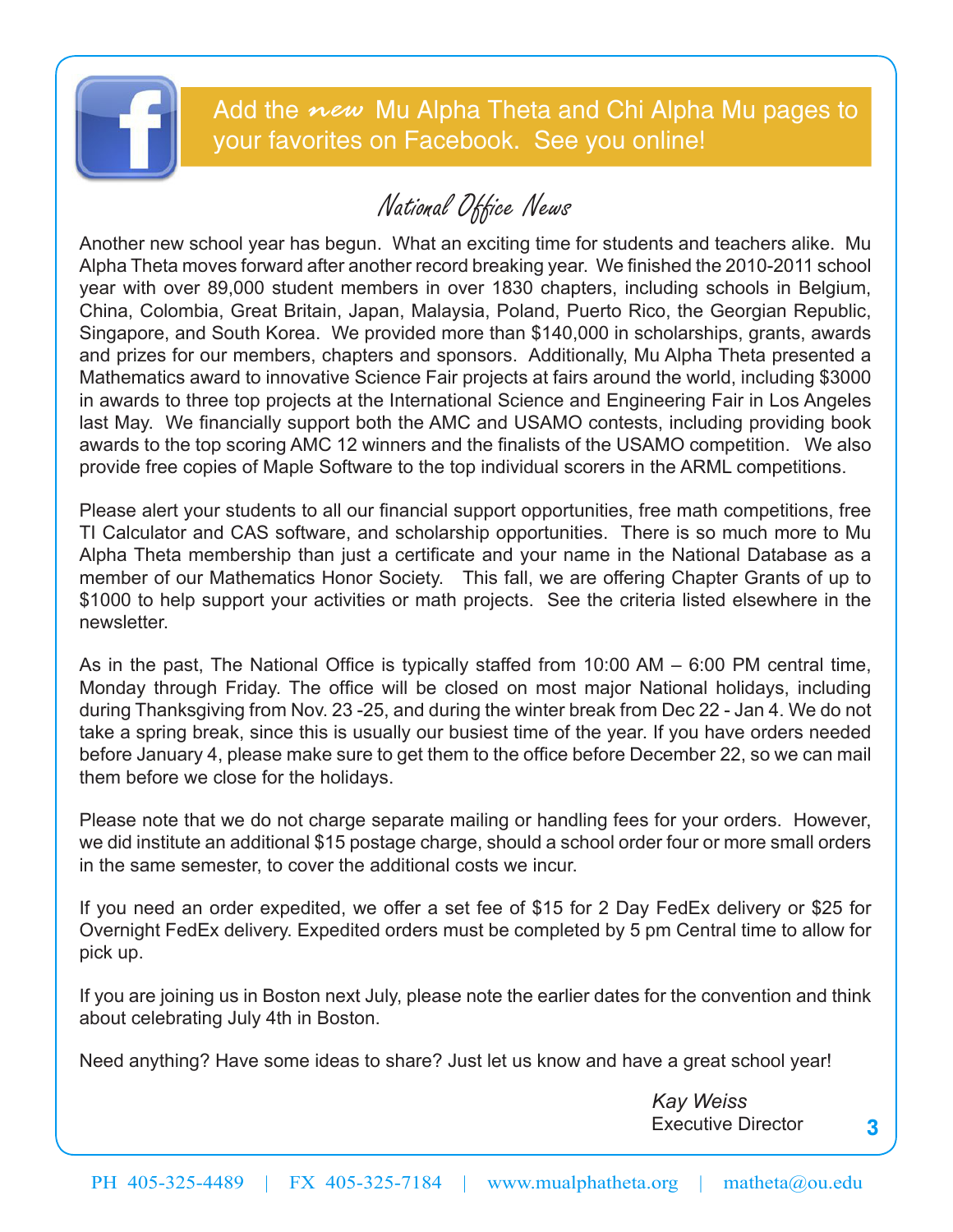# National Convention Grants

Mu Alpha Theta will award a limited number of \$3000 Convention Grants to the 2012 Boston Convention. Each grant will cover free registration for a sponsor and three students, who must not have graduated before the convention. The remaining funds may be used for additional student registration costs or to reimburse travel expenses. To be eligible for a grant, a Mu Alpha Theta chapter cannot have attended a National Convention previously. No chapter that has already been awarded a grant may apply. The intent of the grant is to allow the teacher and students to see what our National Convention is all about. Only schools who have a math sponsor and three eligible students should fill out the application.

To apply, complete the application, which consists of the names of the applicants and two paragraphs about the activities your chapter has participated in during the past year. We also ask how attending the National Mu Alpha Theta Convention will benefit your chapter. Email the application by April 1st to matheta@ou.edu or snail mail to:

Mu Alpha Theta / National Convention Grant / University of Oklahoma / 601 Elm Ave, Room 1102 / Norman, OK 73019

Schools selected will be contacted before the end of April by phone and email. The only responsibility of the winners is to fill out a survey after the Convention regarding their experiences. Applying schools should be ready to submit enrollment information should they be selected. Winners of the grants are encouraged to bring more than three students. Additional attendees will be granted the early bird registration rate, as long as full payment for them is received by the May 15th deadline.

## **Free Texas Instrument Calculators!**

Mu Alpha Theta purchased a number of TI-84 Plus and TI-89 Titanium graphing calculators to give away. We will provide up to three calculators to a school to give away as prizes at competitions you are running. Sponsors may also give calculators as prizes to their own outstanding students as a reward or auction them off to raise money for their club. Preference will be given to schools that have never received free calculators in the past. If you want some, email Kay Weiss with your request today at matheta@ou.edu!

### **Free Hard Problems DVD!**

Mu Alpha Theta is offering a free copy of the DVD Hard Problems to any active chapter requesting one. Hard Problems is a feature documentary about the extraordinarily gifted students who represented the United States in 2006 at the world's toughest math competition - the International Mathematical Olympiad (IMO). One DVD per chapter while supplies last.

### **Congratulations to our 2011 Award Winners!**

- High School Andree Award presented to **Rebekah Rose** Lake Highlands High School in Dallas, TX
- College Andree Award presented to **Shelby Robinson**, University of Arkansas Former member at Cabot HS in Cabot, AR
- Rubin Award presented to **Thomas Jefferson High School** in Auburn, WA
- Sister Scholastica Award presented to **Ziwei Lu** Buchholz High School in Gainesville, FL
- Huneke Award presented to  **Tom Norris** Thomas Jefferson High School in Auburn, WA
- Kalin Award presented to  **Kyle Julian** Vestavia Hills High School in Vestavia Hills, AL

**4**

- National Convention Sweepstakes Winner **Buchholz High School** in Gainesville, FL

PH 405-325-4489 | FX 405-325-7184 | www.mualphatheta.org | matheta@ou.edu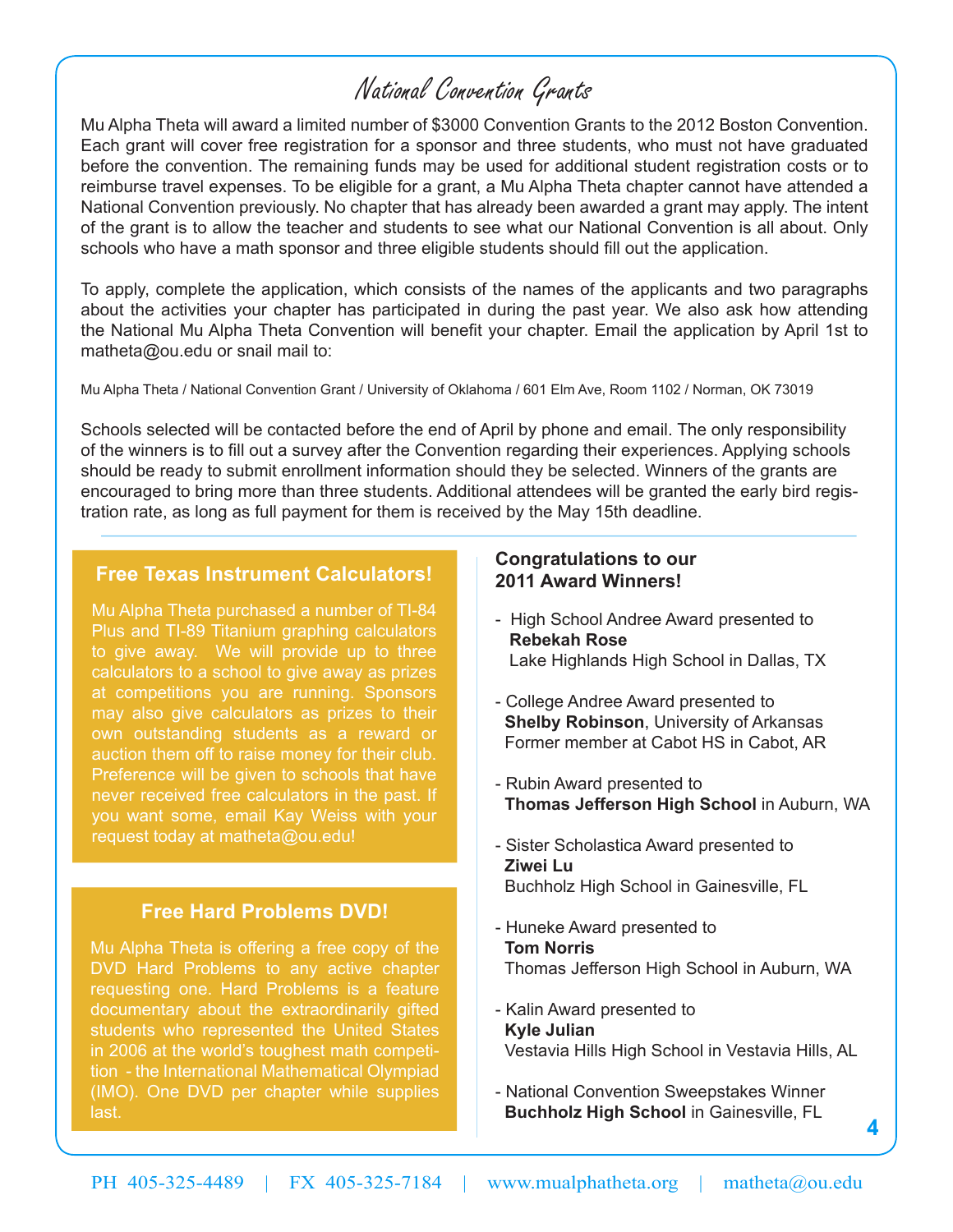## Guidelines for Mu Alpha Theta Chapters on Social Networking Sites

It has come to the attention of the Mu Alpha Theta Governing Council that a number of chapters have established groups, pages, or other accounts on social networking sites such as MySpace, Facebook, Twitter, etc. The Council accepts the fact that these pages exist and even encourages other chapters to follow suit. Chapters that have such accounts are using them to distribute information, have open discussions of mathematical topics, and even promote Mu Alpha Theta on the internet.

However, many of the pages that exist on these sites use the Mu Alpha Theta name and logo, but are not necessarily established by one of our chapters. For example, on Facebook, when Mu Alpha Theta is typed into their search engine, more than 30 pages come up that are simply called Mu Alpha Theta. In reading each of those 30 plus pages, some have been set up by chapters, some have not, and the origin of the rest of the pages is unclear. Beyond those 30 pages, other chapter sites are found that are more obviously created by one of our chapters.

Therefore, the Governing Council would like to suggest the following guidelines for use of social networking sites. These guidelines are designed to help avoid confusion about the origin of Mu Alpha Theta related pages on networking sites, and to protect the integrity of the name and copyrighted logo of Mu Alpha Theta.

- Only an active chapter of Mu Alpha Theta may establish a page or account on a social networking site using the name "Mu Alpha Theta" and our logo as part of the page.
- Please include the name of your school at the beginning of the title, for example "John Smith High School Mu Alpha Theta."

Note: If you currently have a page, we ask that you change the title of your page to include the school's name as described above.

• Because students graduate and personnel changes, the chapter sponsor or another adult MUST be an administrator. If a sponsor change occurs in a chapter, the new sponsor must be added to as an administrator when the old sponsor is removed or the page needs to be deleted. This will ensure that another set of eyes is reviewing posted content.

A member of the Governing Council will be contacting administrators wherein the origin of the page or other social media is unclear in an effort to help clear up and enhance the presence of Mu Alpha Theta on the internet.

## National Governing Council Election

This spring, Mu Alpha Theta Chapters will vote on a President-Elect and a new Governor for Region 1 and Region 2. Each office is a four year commitment. The President-Elect serves one year in that position, two years as President, and one year as Past-President. Each chapter has a single vote. **YOUR VOTE AND INPUT ARE EXTREMELY IMPORTANT TO MU ALPHA THETA!**

Once elected, members of the Governing Council attend two meetings a year. The winter meeting in January or February is usually held in Dallas, TX or Norman, OK at the National Office. The summer meeting is held prior to and during the first days of the summer National Convention. Governing Council members are reimbursed for travel expenses, receive per diem and free registration at the National Convention during their term.

We would love to have volunteers for these national offices. If you are interested or you wish to nominate someone, please email the name and a brief VITA to the Nominating Committee headed by Past-President Tom Tosch, tomtosch@comcast.net. The Nominating Committee is responsible for selecting candidates. See the National Constitution for other duty information before submitting a name. If you are nominating someone, please make sure they have agreed to run prior to submitting their name. Self nominations are allowed, but not all names suggested may appear on the ballot, depending on background and experience in Mu Alpha Theta.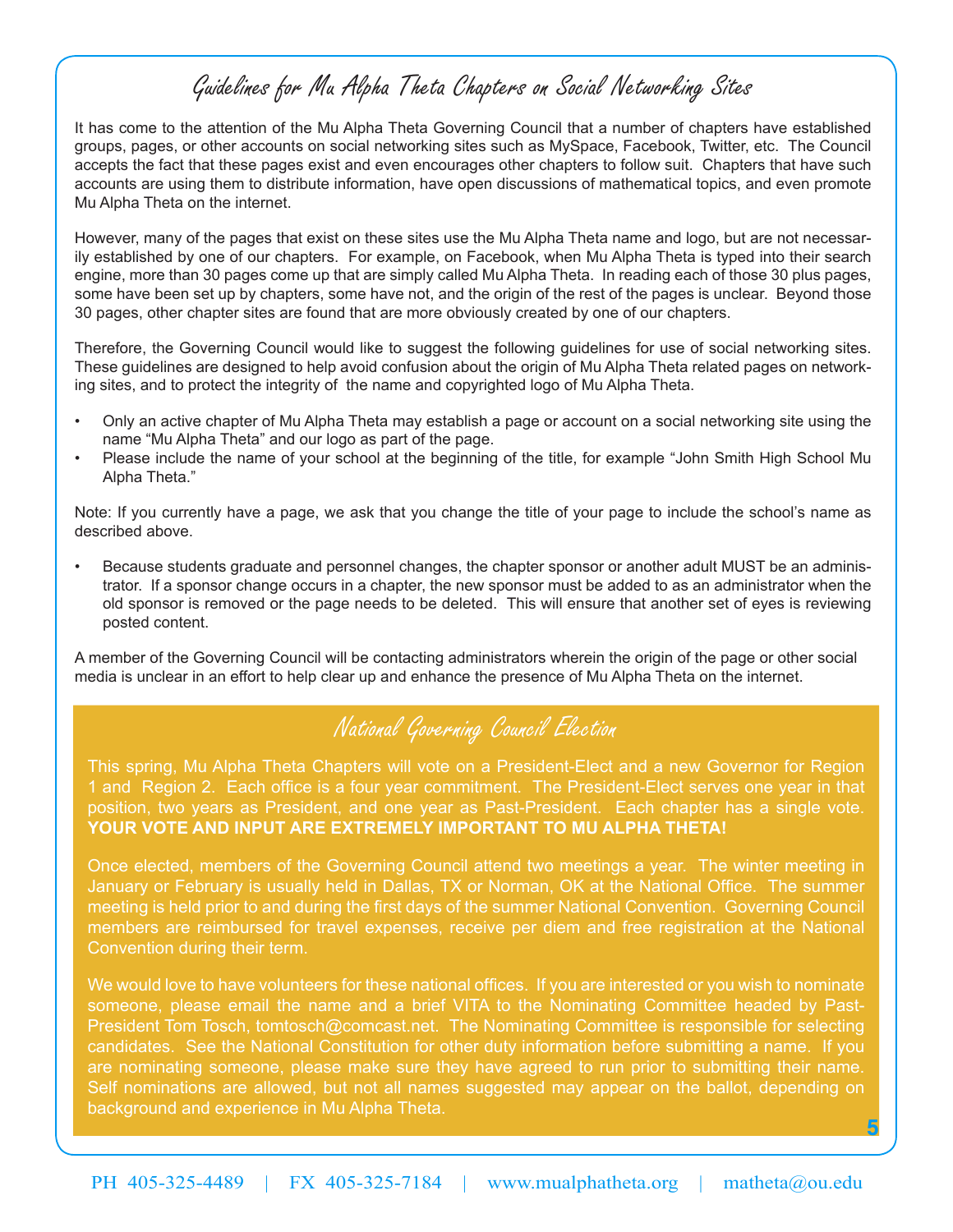# **Sponsors**

# New Chapter Grants

The Governing Council of Mu Alpha Theta has voted to set aside \$20,000 in the 2011 budget to provide Chapter Grants. A grant will provide up to \$1000 to reimburse expenses. No chapter will be granted more than \$1000 over time, should the grant program be continued in future years, but a chapter may apply more than once, if they have not reached their \$1000 limit. Grants will be competitive and not all grant requests may be funded.

Grant funds may be used to support events that stimulate an interest in mathematics. A chapter might use funds to pay a speaker's honorarium to bring someone special to the school. Funds may be used by a chapter hosting a competition to purchase awards, pay for testing, food, etc. If the event is put on as a fundraiser, however, the money will only be granted to offset a loss or to reduce participant costs. (Documentation of prior and current year charges would be required to show the decrease in expense to participants.) If this is your first year to host an event, we will provide support, should you have expenses not covered by other sources.

Funds may also be used to support a club activity for its members where extra funding might be needed. The chapter would submit expected costs when requesting funding and submit receipts for the reimbursement. Grant money is not specifically intended to send students to state, regional, or national math competitions, but such expenses will be considered. Funding will NOT be granted for Mu Alpha Theta competitions or State Mu Alpha Theta sponsored competitions. Funds will be provided for other purposes,not mentioned here, depending on the rational for requested funds.

## **Free Mathematica Software!**

Mu Alpha Theta has free copies of the computer algebra system Mathematica that it will award to a maximum of three students per active chapter. Students should be studying Calculus to receive a copy. To request copies, sponsors may email matheta@ou.edu with the names and email addresses of the students. The Mathematica software is a downloadable file and the license is good for one school year.



Looking for a gift for your members? Our tassel is an excellent option! Members can display it on their lockers, backpacks, or at home.

Mu Alpha Theta also has other merchandise available. To see a complete list, go to www.mualphatheta.org > Teacher's Resources > Merchandise.

## Mathematics and Superheroes?

Check out this math teacher's fun equation posted by a student online at reddit.com:



http://www.reddit.com/r/pics/comments/j2qjc/do\_you\_like\_ batman do you like math my math/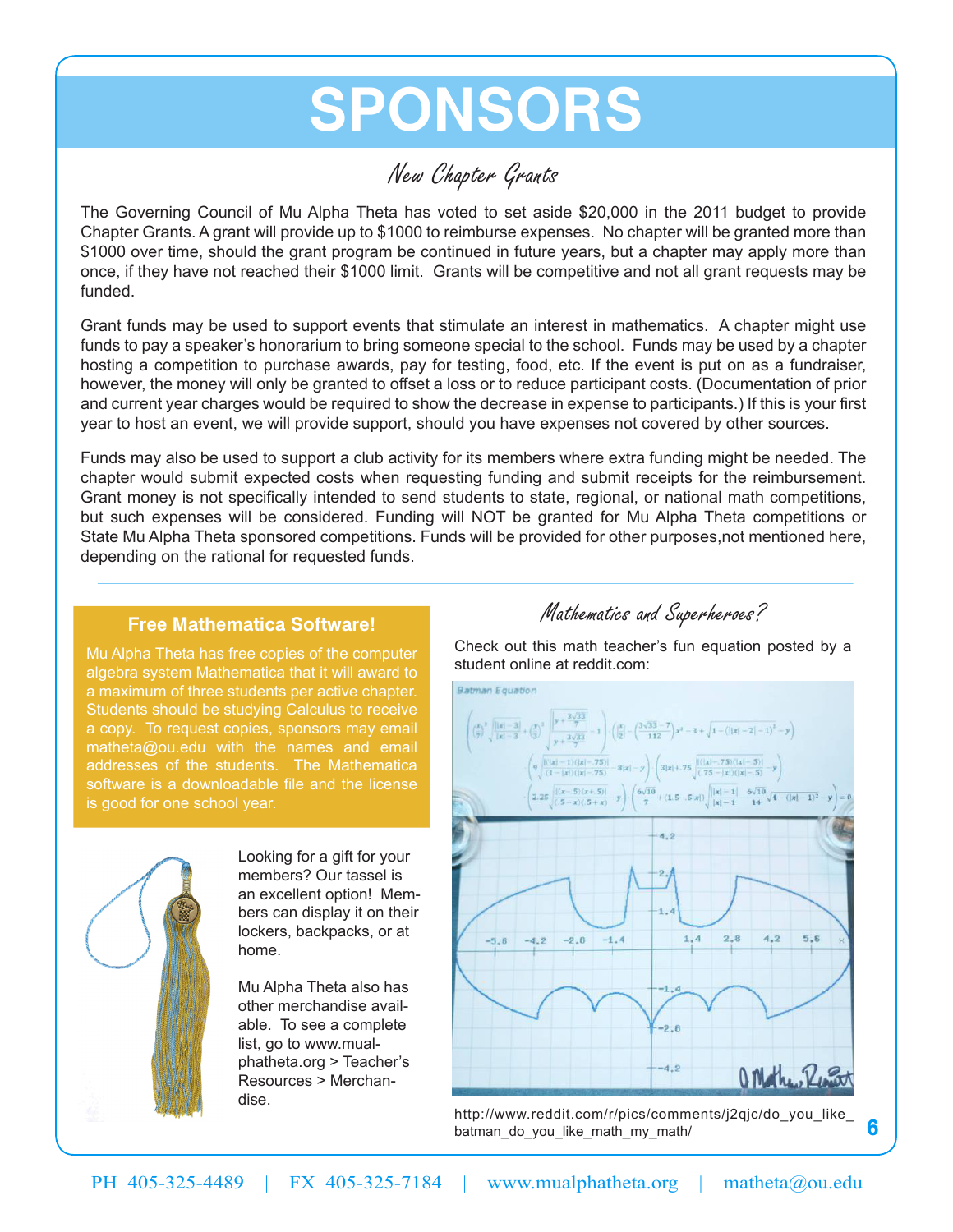# Chapter News

## **Mu Alpha Theta Members Take Top Prizes in Moody's Mega Math Challenge 2011**

The winning team of this year's Moody's Mega Math Challenge was from Pine View School in Osprey, FL. The five Mu Alpha Theta team members, Caroline Bowman, Patrick Braga, Anthony Grebe, Alex Kiefer, and Jason Oettinger, were awarded the top prize of \$20,000. This was the school's first time ever competing in the Challenge.

The Moody's Mega Math Challenge is an Internet-based applied math contest organized by the Society for Industrial and Applied Mathematics, SIAM. \$100,000 in scholarship prizes are awarded to winning teams by The Moody's Foundation. Over 2,500 students in the 18 states along the East Coast competed this year.

"It was awesome. We are still sort of in shock, I think," said Pine View's Caroline Bowman, describing the moment the award was announced. "It was such a mix of feelings – of course, you're nervous, you want to compete at the top, but at the same time you're thinking you're already in the top six so you cannot be unhappy, no matter what."

"It was a great experience overall because it gave us the opportunity to work with a real-world problem— to do something that real analysts would do," said teammate Jason Oettinger. "I have participated in other projects that work with math, but nothing to this scale."

Also among the top six teams competing in the final round were Mu Alpha Theta members from T.R. Robinson High School (Tampa, FL) and Eastside High School (Gainesville, FL). Robinson took the Fourth Place award of \$7500 and Eastside took Fifth Place with \$5000.

For more information, go to http://m3challenge.siam.org/.

*SOURCE: SIAM's News Release April 29, 2011*

## **Mu Alpha Theta Members Take Bronze Medals at the 2011 China Girls Math Olympiad.**

Haotian (Tiffany) Wu, a junior at Clements High School in Sugar Land, TX, and Elaine Hou, a sophomore at King High School in Tampa, FL, competed this past summer in the 2011 China Girls Math Olympiad, CGMO, held on July 28 - Aug 3, 2011, in Shenzhen, near Hong Kong in Southern China's Guangdong Province.

The team spent three weeks preparing for the competition at the Mathematical Olympiad Summer Program (MOSP) offered by the MAA on the campus of the University of Nebraska, at Lincoln. The USA Math Olympiad Team also prepares at the program.

 "The MAA is extremely pleased to see these outstanding results," said Steve Dunbar, Director of the American Mathematics Competitions and Governing Council member of Mu Alpha Theta. "Our selection process through the USA Math Olympiad and Junior Math Olympiad is rigorous, and the training at the Mathematical Olympiad Summer Program (MOSP) is equally rigorous. The medals won by the girls show that U.S. students are very capable of meeting all these challenges."

The CGMO started in 2002 as a competition for girls in China, but has expanded to include teams from around the world. This is the fifth year in a row that Mathematical Sciences Research Institute (MSRI), in partnership with the Mathematical Association of American, has sponsored the U.S. team.

Zuming Feng served as coach assisted by Inna Zakharevich (MIT) and Maria Monks (UC Berkeley). Feng, who teaches at Phillips Exeter Academy, is the Director of MOSP and has coached the U.S. team at the International Mathematical Olympiad (IMO) since 2003.

*SOURCE: MSRI Press Release August 4, 2011*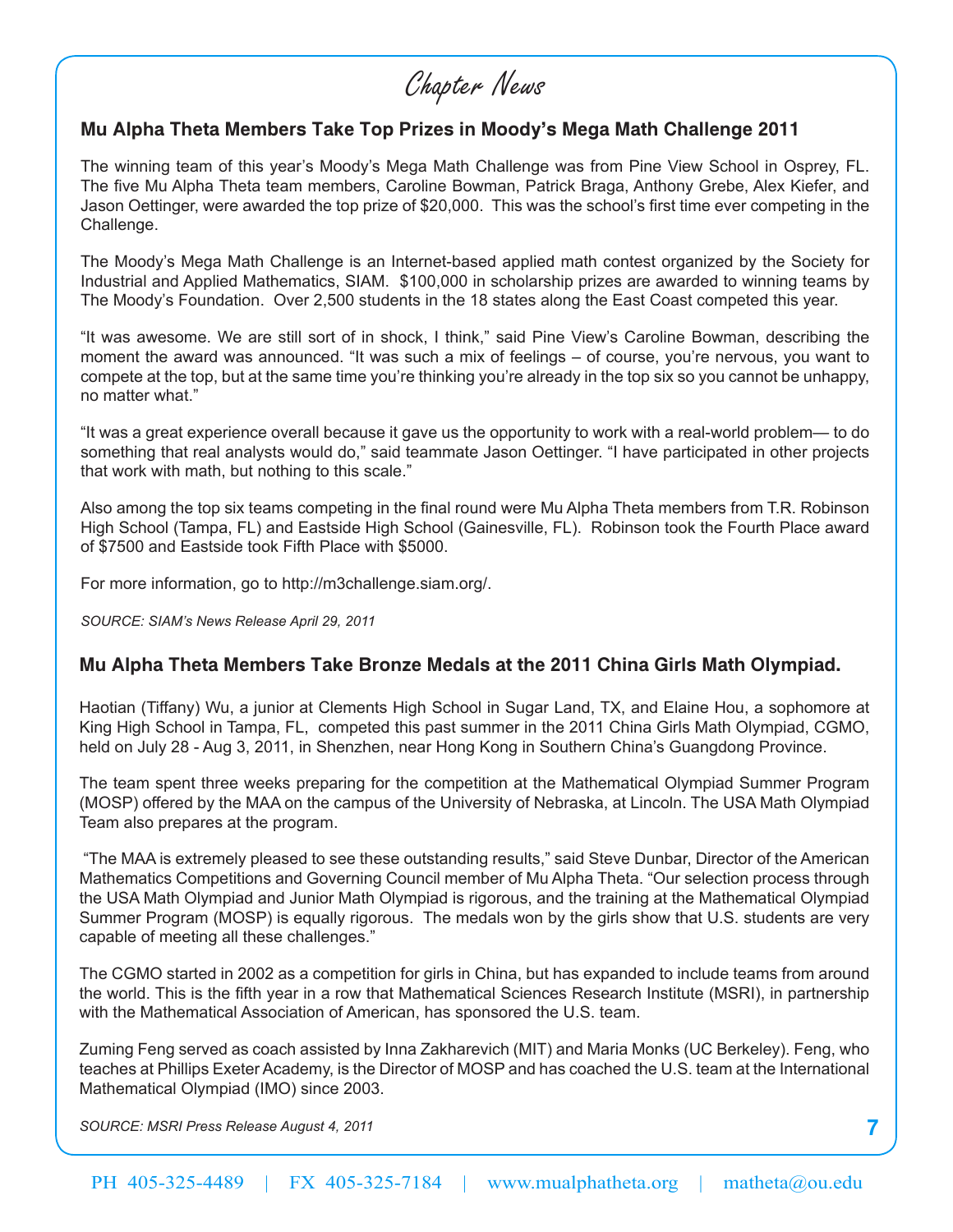# Chance for your student and department to win up to \$5000!

Check out the Who Wants to Be a Mathematician National Contest conducted by the American Mathematical Society. This contest is open to high school students, including homeschoolers, and there is no fee to participate. The top 10 final contestants will win prizes, cash for themselves, and cash for your department (the minimum cash prize is \$500 for the student and \$500 for the department). The top prize is \$5000 for the winning student and \$5000 for the math department of that student's school.

The 2012 contest will take place Friday, Jan 6 at the Hynes Convention Center in Boston. The event is part of the Joint Mathematics Meetings, which take place January 4-7, 2012. The AMS will reimburse reasonable travel expenses and room and board for each contestant and a parent/guardian for a maximum of two nights.

Contestants are chosen based on their scores on a qualifying test, administered by teachers (or in the case of homeschooled students, by whomever does the teaching at home). Request a qualifying test by emailing the AMS Public Awareness Office, paoffice@ams.org, with the subject line "National Math Contest." In the body of the message, include your name, school, contact information, and courses taught this year.

The deadline for receipt of tests is Wednesday, Oct 19. The AMS will select 10 contestants from different regions of the US and will notify those qualifiers beginning Friday, Oct 21.

See more about the contest at http://www.ams.org/programs/students/wwtbam/wwtbamnational. There is also a link to this contest and others at http://www.mualphatheta.org/Contests/national.aspx.

*SOURCE: AMS Public Awareness Email*

Science and Engineering Fairs

Have your members participate in a local or regional Science and Engineering Fair this year. Mu Alpha Theta continues its ongoing support of a special "Mu Alpha Theta Award" at these regional and international competitions. It provides \$3000 in cash awards each year at the Intel International Science and Engineering Fair in May and provides judges to the event.

The Mu Alpha Theta Award is given to the most challenging, thorough, and creative investigation of a problem involving mathematics accesible to high school students. Components of the investigation may include, but are not limited to, mathematical proof, mathematical modeling, statistical analysis, visualization, simulation, and approximation.

#### **The 2011 Internation Science Fair Award Winners were:**

 Matthew Russel Bauerle Bauerle Home School, Fenton, MI He won a \$1000 prize for his project: Reformulating the Newton Direction Computation as a Linear Least Squares Problem for Smoothed Overdetermined L1 Functionals.

 Aishwarya Amanda Vardhana Jesuit High School in Portland, OR She won a \$1000 prize for her project: A Novel Implementation of the Elliptic Curve Method, Stage 2: Using Weierstrass and Edwards Elliptic Curves for Faster Factorization.

 John Tilla Parish IV Home School in Colorado Springs, CO He won a \$1000 prize for his project: On the Verge of Where It Wasn't: A Multiple Model Approach to Estimation and Tracking Using Extended Kalman Filtering and Intelligent Selection of Integrated Models.

Thank you for all you do and for helping us to serve you better!!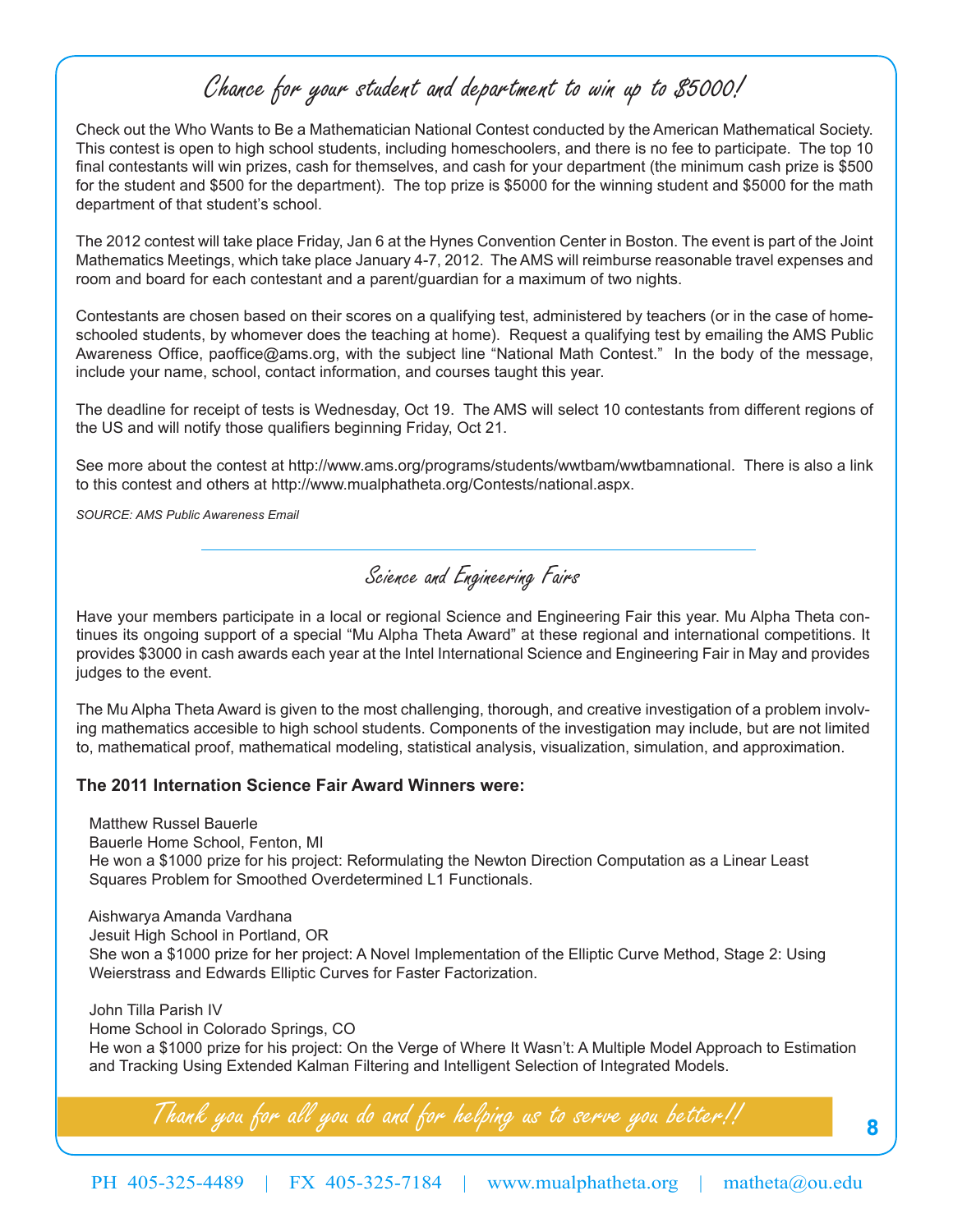## **Contests & Competitions**

## Actuarial Foundation's Project Math Minds

Seeking Students for the 2012 Project Math Minds Scholarship Competition!

Introduce your students to the world of actuarial math and give them the opportunity to receive as much as \$5,000 in scholarship awards. The Actuarial Foundation is seeking Mu Alpha Theta high school students to participate in the 2012 Project Math Minds scholarship competition!

In Project Math Minds, students use mathematics to solve problems that an actuary might address on the job. This year's competition calls on students to use the math of debt, interest rates, and economics to estimate the costs of going to college versus the financial return after leaving college. The top project will be eligible for a \$5,000 scholarship. 2nd and 3rd place scholarships between \$1,000 and \$4,000 may also be awarded.

Encourage your students to participate in the 2012 Project Math Minds scholarship competition! Go to www.actuarialfoundation.org/programs/youth/MuAlphaThetaProject. shtml for instructions, rules, data, and guidelines for submissions.

Projects must be postmarked by **February 1, 2012** and volunteer actuaries are available to help. Winners will be announced by April 1, 2012.

## Rocket City Math League

The RCML is a free, year-long, international math contest open to all middle, high school, and two-year college students enrolled in Pre-Algebra through Calculus and above math courses. It is administered by the students at Grissom High School in Huntsville, AL supported by a grant from Mu Alpha Theta.

Participants are placed into one of five divisions based on the level of math courses in which they are enrolled. Each division will be given three, 12 question tests lasting 45 minutes. A two-level, interschool team test is also available. Tests are sent to registered schools via email before each round, and scores are entered into an online database. Trophies are mailed to the top-ranked students and schools at the end of the year. Mu Alpha Theta also provides other prizes, as well, including copies of Mathematica, the DVD *Hard Problems*, and TI graphing calculators. Testing dates for the 2011-2012 competition are:

- **Interschool Test: Oct 31 Nov 14, 2011**
- **Round One: Jan 16 27, 2012**
- **Round Two: Feb 13 24, 2012**
- **Round Three: March 12 23, 2012**

Register at www.rocketcitymath.org. For more info, visit our website at www.mualphatheta.org > Contests > Rocket City.

## AMC

#### AMC 8: **November 15, 2011**

(Standard Registration Deadline: Oct 8, 2011, Express Registration Deadline Oct 30, Expedited Registration Deadline: Nov 5)

AMC 10A/AMC 12 A: **February 7, 2012** (Standard Registration Deadline: Dec 17, 2011, Express Registration Deadline Jan 14, Expedited Registration Deadline: Jan 31)

AMC 10 B/AMC 12 B: **February 22, 2012** (Express Registration Deadline Feb 1, Expedited Registration Deadline: Feb 15)

AIME I: **March 15, 2012** AIME II (Alternate): **March 28, 2012** USAMO: **April 24-25, 2012**

## Log 1 Contest

This is an excellent opportunity for schools to participate in a mathematics competition similar to our National Convention contests. Schools compete against other schools from across the country and the world, while staying right at their own school.

The 2011-2012 Log 1 Contest will be run by Mount Rainier HS Math Team in Des Moines, WA. The contest will consist of three rounds. In the first two rounds, students take one of two tests. The first round tests cover: Circle/Polygons/Pi or Equations/ Inequalities and will be available for download on **Dec 1, 2011**. Each Topic Test will consist of fifteen open-answer problems to be solved without a calculator in thirty minutes. The second round tests are Number Theory or Applications and will be available for download on **Jan 1, 2012**. The third round is an Individual test of general mathematics knowledge and will be available for download on **Feb 1, 2012**. Problems will range from easy to difficult, to provide confidence and challenges to all students.

The top ten individuals in each division in each region will receive a plaque and the next fifteen will receive a certificate. The top ten schools in each region will receive a plaque. The Mu Alpha Theta Educational Foundation will provide the following cash awards to the top three schools in each region: \$1000 for first place, \$750 for second place, and \$500 for third place. Other prizes will be awarded randomly to participating schools.

To register or for information, see http://log1.wamath.net.

Purple Comet! Math Meet

This is an annual, free, online, international team mathematics competition for middle school and high school students. Team registration begins Feb 1, 2012 and the competition will take place **April 17-26, 2012**.

**9**

For more information, go to http://purplecomet.org/.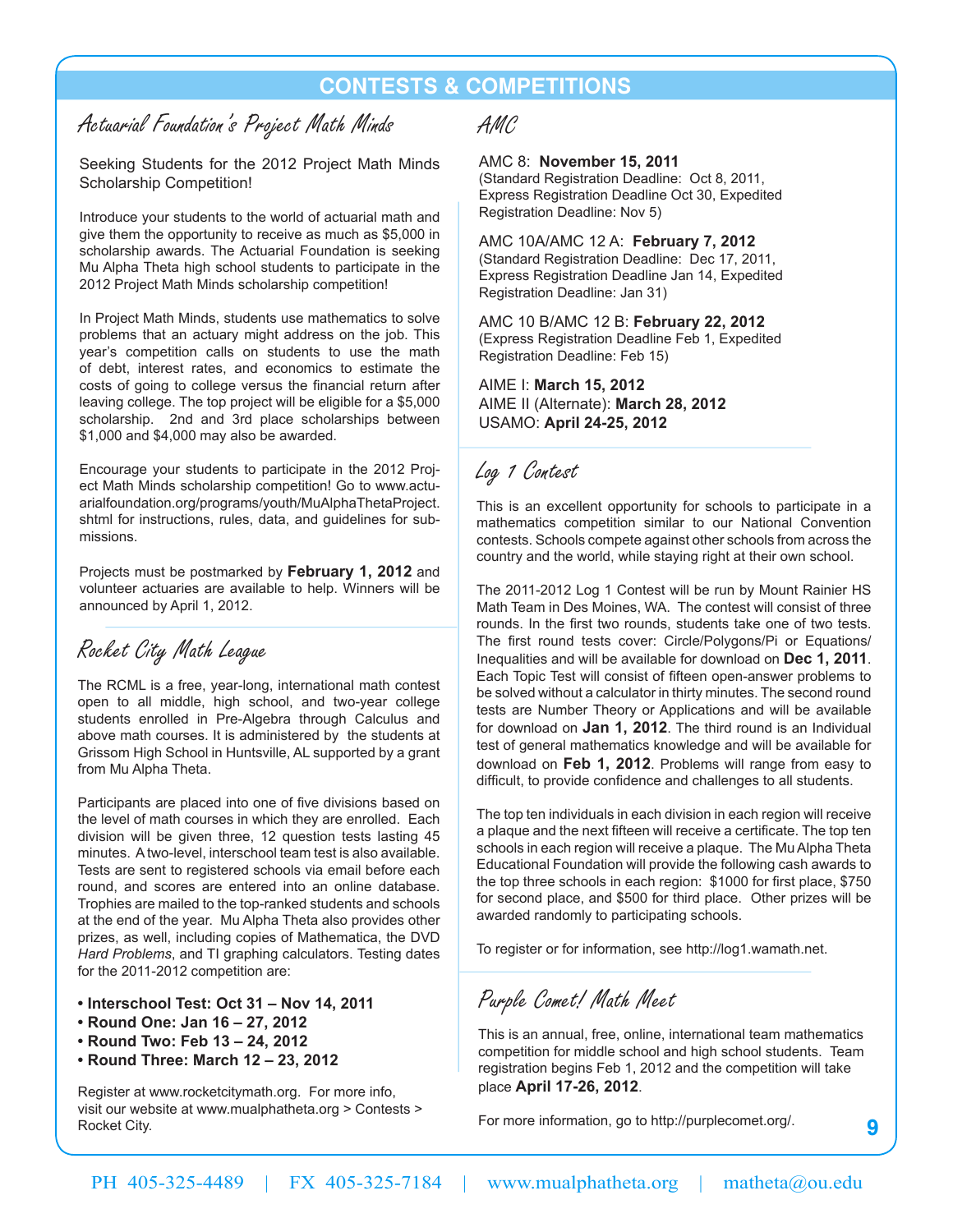# **Students**

## Message from your Student Delegate President

Hello everyone,

Last July's National Convention in Dallas was filled with unforgettable experiences. Although we nervously waited outside the doors every morning to take our tests, we spent the rest of our time with people who shared our same interests and our passion for math.

At the convention, I got to know the students who will serve as this year's student delegate officers. Yue Sha, from Baton Rouge Magnet High School in LA, is our Vice President; Andrew Tang, from Jefferson County IB School in AL, is our Secretary; and Chloe Choe, from Thomas Jefferson High School in WA, is our Parliamentarian. From our first meetings together, we have discussed ideas for the next National Convention in Boston, and we have been thinking about how to serve the interests of the students of Mu Alpha Theta.

Our primary goals for next year's convention are to increase participation, have more interactive speaker sessions, and think about possible new tests and competitions. We are eager to make the next National Convention, as well as future conventions, better and more exciting than ever before.

As the school year progresses, I encourage you to stay actively involved in Mu Alpha Theta as an organization. We also hope you will all be able to attend the National Convention in Boston. It is always exciting to see friends we met at past conventions the next summer, as well as to see many new faces. I am sure that everyone, new or experienced, will find attending extremely meaningful and rewarding.

Daniel Kang<br>Student Delegate President

Go online to www.mualphatheta.org for more opportunities like this one!

# Mu Alpha Theta Scholarships

Mu Alpha Theta will award up to twenty \$4000 scholarships this year. Any graduating high school senior or two-year college student who is an active member of a current Mu Alpha Theta chapter is eligible. The nominee should be an outstanding mathematics student and should have shown loyalty and dedication to their Mu Alpha Theta chapter, enthusiastically participating in local projects with evidence of service in the area of mathematics. **Each chapter may submit applications for up to three active, student members.** It is up to the chapter sponsor to determine what names to submit, if more than three students wish to apply. One Mu Alpha Theta Scholarship has been designated as the Mary Rhein Memorial Scholarship. The most outstanding student selected for a Mu Alpha Theta Scholarship will be designated as the winner of the Mary Rhein Memorial Scholarship and will receive an additional \$1000. In addition to the qualifications above, this student will also have participated in local, regional and national mathematics competitions with distinction. Members may apply for these scholarships by downloading the application from the scholarship link at www.mualphatheta.org. **The application must be postmarked before March 1, 2012.** Furthermore, as of a decision made by the Governing Council this July, Mu Alpha Theta will now allow funds to be used within the first 18 months from the date the scholarship was awarded.

**10**

#### sandishappy@gmail.com Secretary/Treasurer Andrew Tang Region III Jefferson County IB Birmingham, AL JCIBtang@gmail.com

**National Student Delegate Officers:**

President Daniel Kang Region IV Rickards HS Tallahassee, FL dkang55@gmail.com

Vice President Yue Sha Region II Baton Rouge HS Baton Rouge, LA

Parliamentarian Chloe Choe Region I Thomas Jefferson HS Auburn, WA chloechoex3@yahoo.com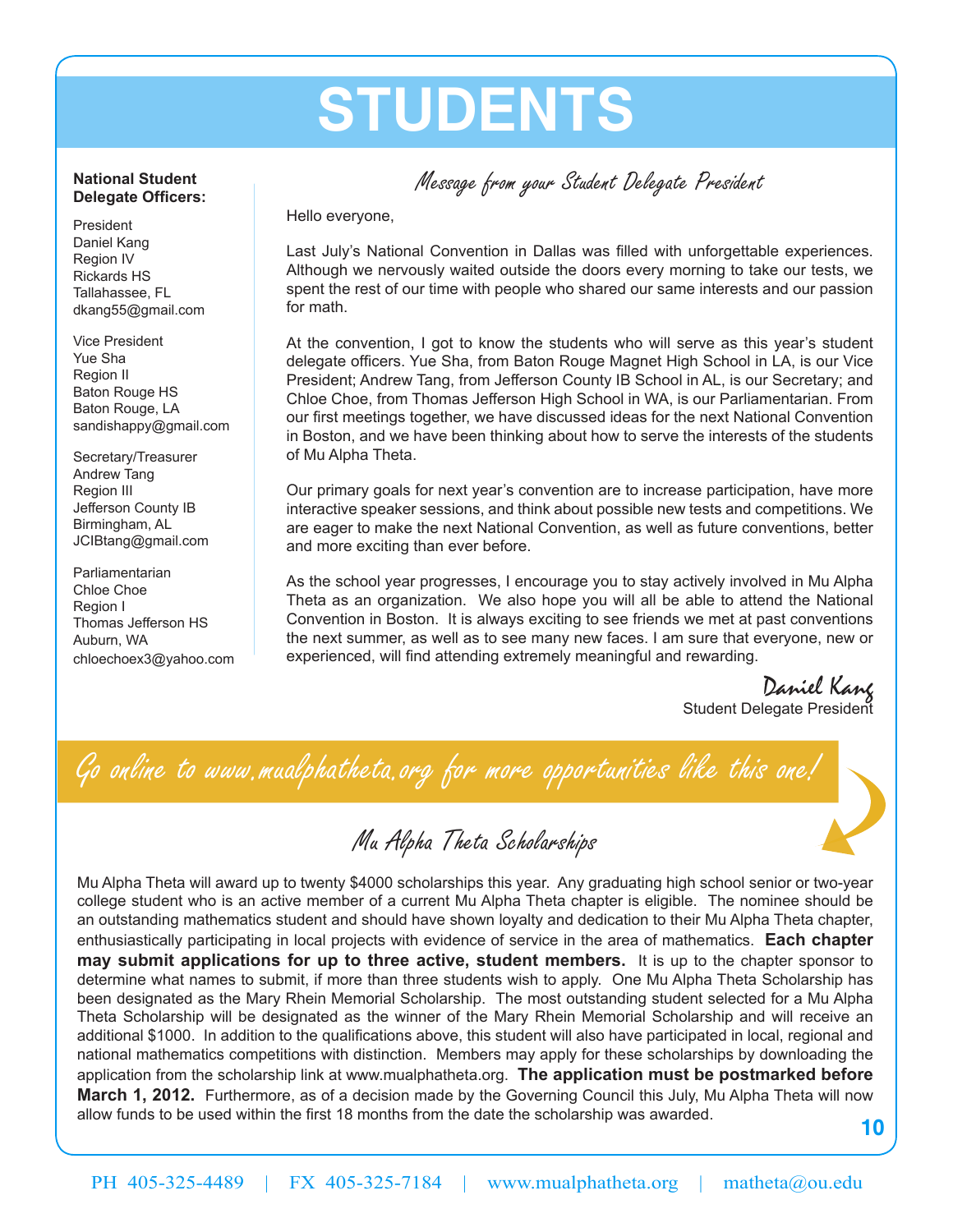# Summer Grant Experiences

Each year, Mu Alpha Theta offers Summer Grants of up to \$2000 for full members to work on a mathematical research project or attend a summer mathematics course not available at their high school or two-year college. Would you like to participate in a program like those described below? Here are reports from two of this year's recipients:

#### **John C. Deeble from Fontainebleau High School in Mandeville, LA attended MathWorks/San Marcos, TX.**

John's Program Comments: "Mathworks Honor's Seminar Math Camp was a refreshing delve into the less-learned subject of Number Theory. The coursework was challenging and we moved quickly. It was a radically different style of learning mathematics than school work for a couple of reasons. First, we came up with everything that was taught, before it was taught, in "study groups" where we were asked probing questions that forced us to the conclusions or "theorems" that would be reviewed the next day. Second, there was more of a focus on proofs than applications. If we wanted to use any property of mathematics, it had to be proven or introduced axiomatically first. Initially this was frustrating as I did not want to spend any amount of time proving things that seemed obvious, for example 0\*n=0 or 1\*n=n. However I realized that these proofs offer a feeling of closure, as if now I can feel like I truly know why Math works at the most basic level. The concepts were not basic for long; it became increasingly challenging as we worked towards the principle of quadratic reciprocity and the explanation behind RSA encryption.

In addition to the study groups we learned Mathematica. We designed programs that would express any number as a continued fraction, and programs that could create linear combinations of two integers such that the linear combinations would be equivalent to the greatest common denominator of the two integers. One of the benefits of this course in Mathematica was that at the end of the camp, we all got student editions of Mathematica.

All in all, it was a valuable learning experience and I am very grateful for the Mu Alpha Theta scholarship which allowed me to attend."

#### **Hayley Sypniewski from Mt. Notre Dame High School in Cincinnati, OH attended Ross Mathematics.**

Hayley's Program Comments: "The Ross Mathematics Program at OSU was an amazing experience. The program focused on number theory, but, as opposed to a traditional educational experience, much of the learning done was based around personal discovery. Instead of being taught number theory and having proofs given to me, the Ross program required that I discover for myself why many things in mathematics, that I might have taken for granted, are true. The Ross Program not only challenged me to work harder than any previous program or class, but it also made me develop a deeper appreciation of the formulas and equations I used on a daily basis in my high school classroom. This definitely follows the Ross Program's motto 'think deeply of simple things' as by the time I finished my first week of the program I realized that nothing was as simple as it seemed. Starting with basic axioms such as additive identity, multiplication, addition, etc, students constructed proofs of why a|a and why a>b^b>c=>a>c. The true beauty of the program rested in how, by the time the program ended, these basic proofs had built on top of each other to prove less obvious conjectures such as quadratic reciprocity, Pell's equation, and Mobius inversion.

At the end of the program, not only did all of us learn about number theory, but we also formed really strong friendships. After working hard for eight weeks to prove up to 31 sets worth of proofs, camaraderie arose amongst the first years, junior counselors, and counselors which created a really powerful sense of community. We all knew how it felt to be stuck on a set or to feel disappointed when we received a redo on a proof we thought was legitimately correct. By the end of the first few weeks of the program, I had already become really good friends with people from all over not just America but also the world. The people I met at Ross were not only the smartest group of people I've known, but also the most interesting. Everyone had talents and personalities which contributed to the Ross community and all of these personalities blended together to create an environment where there was never a dull moment even during a busy day of work.

I would definitely recommend this program to anyone with a strong interest in mathematics. This program not only exposed me to why many things in math work, but it also changed the way that I looked at much of the world. The Ross Mathematics Program taught me to stop thinking 'this is true,' but rather to question why this is true and to develop a deeper understanding of the things around me."